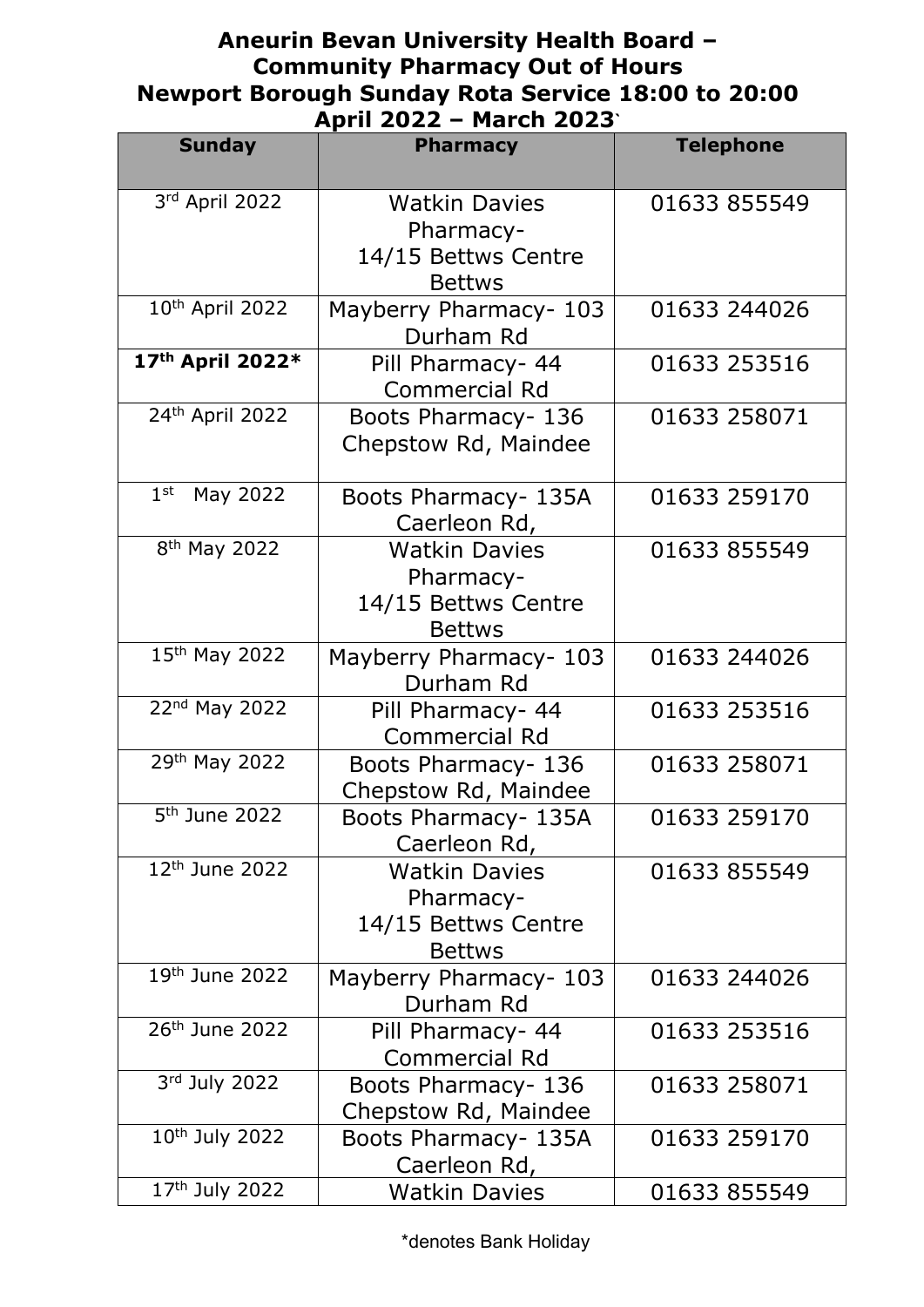|                               | Pharmacy-              |              |
|-------------------------------|------------------------|--------------|
|                               | 14/15 Bettws Centre    |              |
|                               | <b>Bettws</b>          |              |
| 24th July 2022                | Mayberry Pharmacy- 103 | 01633 244026 |
|                               | Durham Rd              |              |
| 31st July 2022                | Pill Pharmacy- 44      | 01633 253516 |
|                               | <b>Commercial Rd</b>   |              |
| 7 <sup>th</sup> August 2022   | Boots Pharmacy- 136    | 01633 258071 |
|                               | Chepstow Rd, Maindee   |              |
| 14th August 2022              | Boots Pharmacy- 135A   | 01633 259170 |
|                               | Caerleon Rd,           |              |
| 21st August 2022              | <b>Watkin Davies</b>   | 01633 855549 |
|                               | Pharmacy-              |              |
|                               | 14/15 Bettws Centre    |              |
|                               | <b>Bettws</b>          |              |
| 28 <sup>th</sup> August 2022  | Mayberry Pharmacy- 103 | 01633 244026 |
|                               | Durham Rd              |              |
| 4 <sup>th</sup> September     | Pill Pharmacy- 44      | 01633 253516 |
| 2022                          | <b>Commercial Rd</b>   |              |
| 11 <sup>th</sup> September    | Boots Pharmacy- 136    | 01633 258071 |
| 2022                          | Chepstow Rd, Maindee   |              |
| 18 <sup>th</sup> September    | Boots Pharmacy- 135A   | 01633 259170 |
| 2022                          | Caerleon Rd,           |              |
| 25 <sup>th</sup> September    | <b>Watkin Davies</b>   | 01633 855549 |
| 2022                          | Pharmacy-              |              |
|                               | 14/15 Bettws Centre    |              |
|                               | <b>Bettws</b>          |              |
| 2 <sup>nd</sup> October 2022  | Mayberry Pharmacy- 103 | 01633 244026 |
|                               | Durham Rd              |              |
| 9 <sup>th</sup> October 2022  | Pill Pharmacy- 44      | 01633 253516 |
|                               | <b>Commercial Rd</b>   |              |
| 16 <sup>th</sup> October 2022 | Boots Pharmacy- 136    | 01633 258071 |
|                               | Chepstow Rd, Maindee   |              |
| 23rd October 2022             | Boots Pharmacy- 135A   | 01633 259170 |
|                               | Caerleon Rd,           |              |
| 30th October 2022             | <b>Watkin Davies</b>   | 01633 855549 |
|                               | Pharmacy-              |              |
|                               | 14/15 Bettws Centre    |              |
|                               | <b>Bettws</b>          |              |
| 6 <sup>th</sup> November 2022 | Mayberry Pharmacy- 103 | 01633 244026 |
|                               | Durham Rd              |              |
| 13 <sup>th</sup> November     | Pill Pharmacy- 44      | 01633 253516 |
| 2022                          | <b>Commercial Rd</b>   |              |
| 20 <sup>th</sup> November     | Boots Pharmacy- 136    | 01633 258071 |
| 2022                          | Chepstow Rd, Maindee   |              |